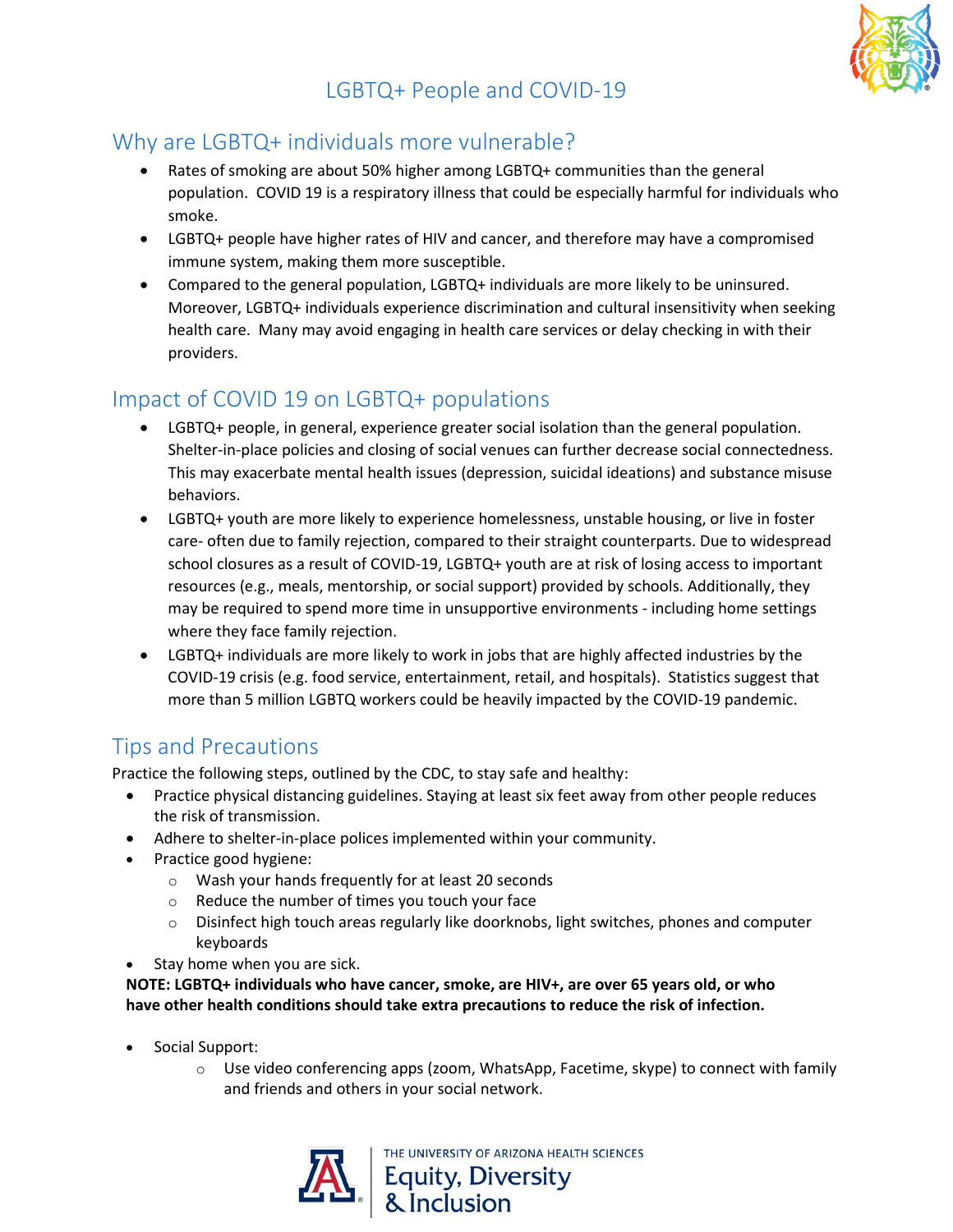- o [Fenway Health](https://fenwayhealth.org/wp-content/uploads/C19MC-9_COVID-19and-LGBTQIA-and-People-Living-with-HIV-Brief_final2_links.pdf) has an LGBT Helpline and a Peer Listening Line, which people can call from across the country. Call 888.340.4528 for adults 25years and older. Call 800.399.PEER for those under age 25.
- o Access support from LGBTQ+ [community health centers](https://www.lgbtcenters.org/LGBTCenters) in your area. **Note: Please do not visit a health center if you are sick or have been exposed. Call the organization to inquire about hours and options for virtual or telephone based support.**
- With social and physical distancing guidelines, engaging in short bouts of [physical activity](https://www.who.int/news-room/q-a-detail/be-active-during-covid-19) (e.g., walking) can be a great way to ease muscle tension, stress, and improve blood circulation.
- Practice strategies such a[s relaxation and mindfulness exercises](https://newsnetwork.mayoclinic.org/discussion/covid-19-tips-for-mindfulness-coping-with-anxiety/) to manage anxiety and stress.

### Resources

#### Local Resources (Tucson)

- [Southern Arizona Gender Alliance](https://www.sagatucson.org/) (SAGA) provides resources for Southern Arizona's Transgender communities. SAGA's website offers an extensive list of LGBTQ+ friendly health care providers and clinics.
- [Senior Pride of Southern Arizona](https://www.soazseniorpride.org/covid19-resources-lgbtq-seniors-032620/) provides resources for LGBTQ+ seniors.
- [Southern Arizona AIDS](https://saaf.org/) Foundation (SAAF) provides those living with HIV/AIDS an array of services such as housing, food, case management, and psychosocial support groups.
- The SAAF [Anti-Violence Project](https://saaf.org/care-services/avp/) has a 24-hour crisis hotline (1-800-553-9387) to prevent and respond to violence against and within LGBTQ+ persons. Bilingual services available.
- [Tucson Interfaith HIV/AIDS Network](https://tihan.org/) (TIHAN) provides community resources and support for people living with HIV/AIDS. Learn more about their response to COVID19 and action taken to support the community here [\(https://tihan.org/a-special-announcement/\)](https://tihan.org/a-special-announcement/).
- The [Arizona Smokers' Helpline](https://ashline.org/) (1-800-556-6222) provides free help quitting smoking. You can also visit [smokefree.gov](https://smokefree.gov/tools-tips/text-programs) for free text messaging support and tips for becoming smokefree.

### National Resources

#### General Health Resources

- National LGBTQ Cancer Network: [Coronavirus 2019 Information](https://cancer-network.org/coronavirus-2019-lgbtq-info/?fbclid=IwAR39ZFf8avR6uedxFNkfpfgHT2VMZeePp7ZqY1cWfakXOh41ePvj7F83tAM)
- HIV.GOV: [Coronavirus Information for Ryan White HIV/AIDS Program Recipients and Partners](https://www.hiv.gov/blog/coronavirus-information-ryan-white-hivaids-program-recipients-and-partners?utm_source=email&utm_medium=email&utm_campaign=daily20200319&utm_content=federalresponse)
- National Center for Transgender Equality: The Coronavirus (COVID-19): What Trans People [Need to Know](https://transequality.org/covid19)
- The Fenway Institute: Coronavirus, COVID-10, and Considerations for People Living with HIV and [LGBTQ+ People](https://fenwayhealth.org/wp-content/uploads/C19MC-9_COVID-19and-LGBTQIA-and-People-Living-with-HIV-Brief_final2_links.pdf)

#### Mental Health Resources:

- [Trans Lifeline](https://www.translifeline.org/) (877-565-8860) provides a peer support hotline for Trans people in need.
- [Trevor Project](https://www.thetrevorproject.org/) provides access to counselors by phone call (1-866-488-7386), online chat, or text (text START to 678678).
- [National Suicide Prevention Lifeline](https://suicidepreventionlifeline.org/) (800-273-8255) provides 24/7, free and confidential support for people in distress, prevention and crisis resources. Online chat feature available.
- [National Domestic Violence Hotline](https://www.thehotline.org/) (1-800-799-7233) provides 24/7 support for those impacted by domestic violence or intimate partner violence. Online chat feature available.
- [Stronghearts Native Helpline](https://www.strongheartshelpline.org/) (1-844-762-8483) is a domestic and dating violence helpline for American Indians and Alaskan Natives. Services available between 7am-10pm CT (5am-8pm AZ time).
- [SAGE](https://www.sageusa.org/) (877-360-LGBT) runs a National LGBT Elder Hotline that provides crisis response and helps senior LGBTQ+ individuals with community resources. Services available in English and Spanish.



**NIVERSITY OF ARIZONA HEALTH SCIENCES** Equity, Diversity<br>& Inclusion